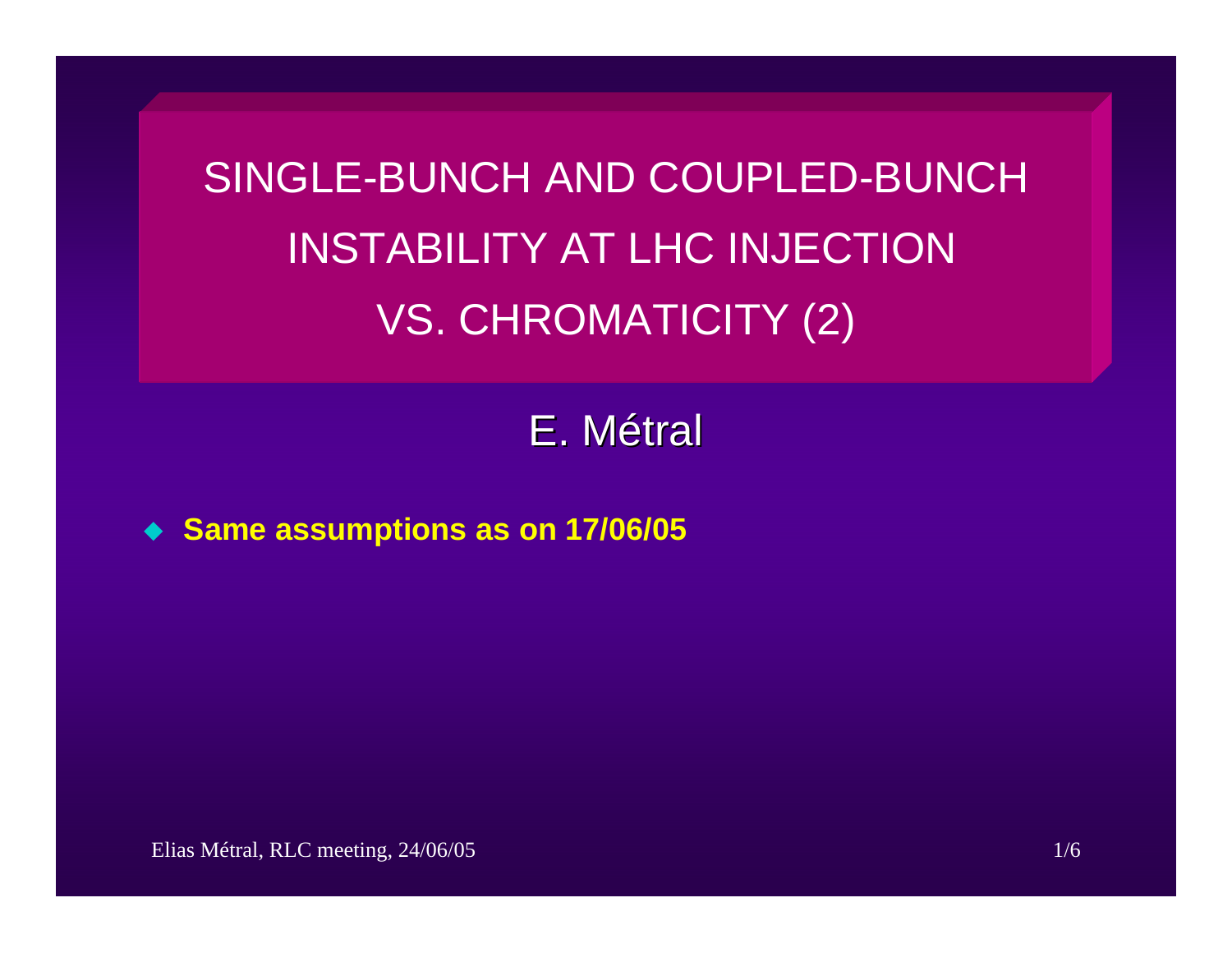## **Single-bunch Coupled-bunch**

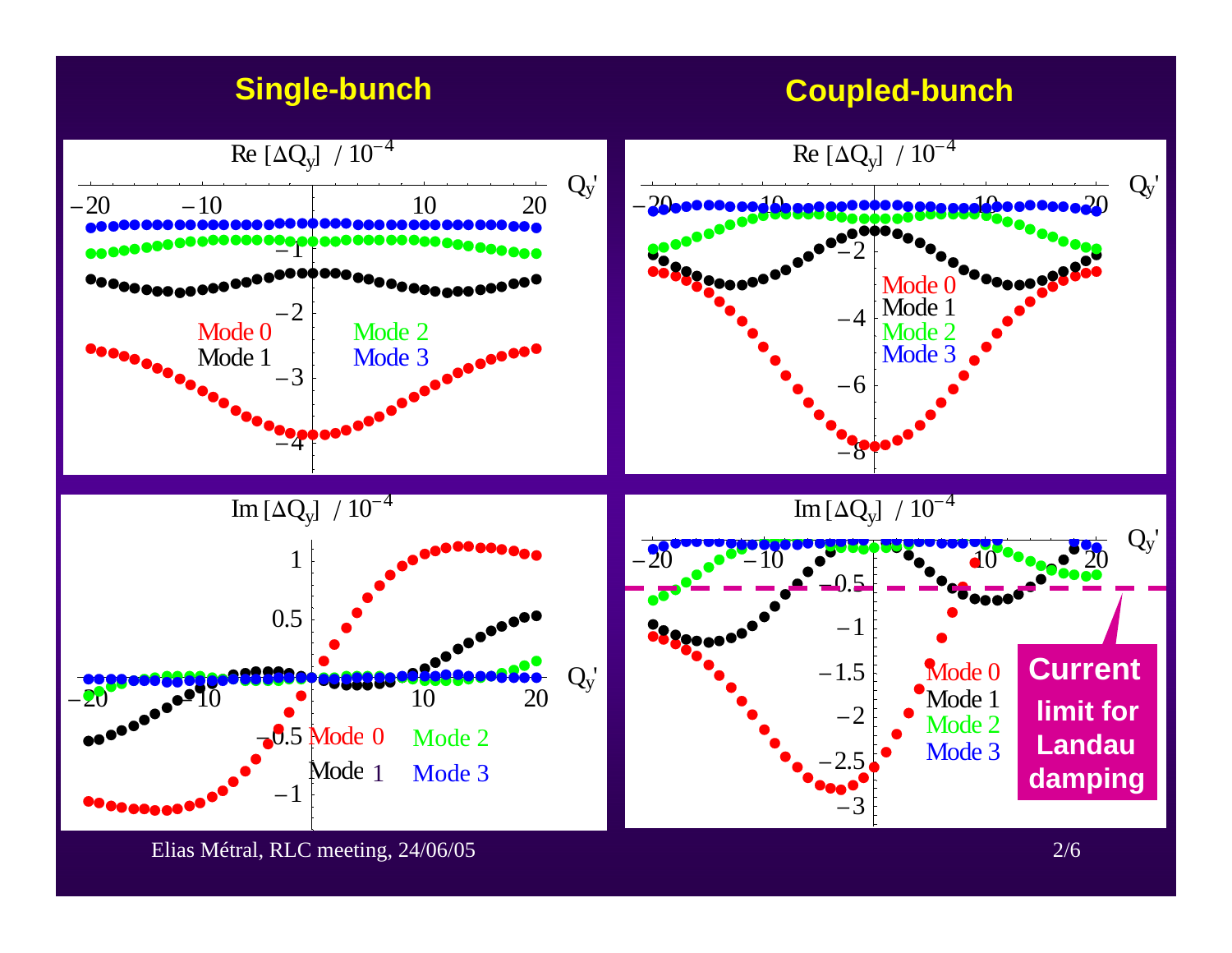

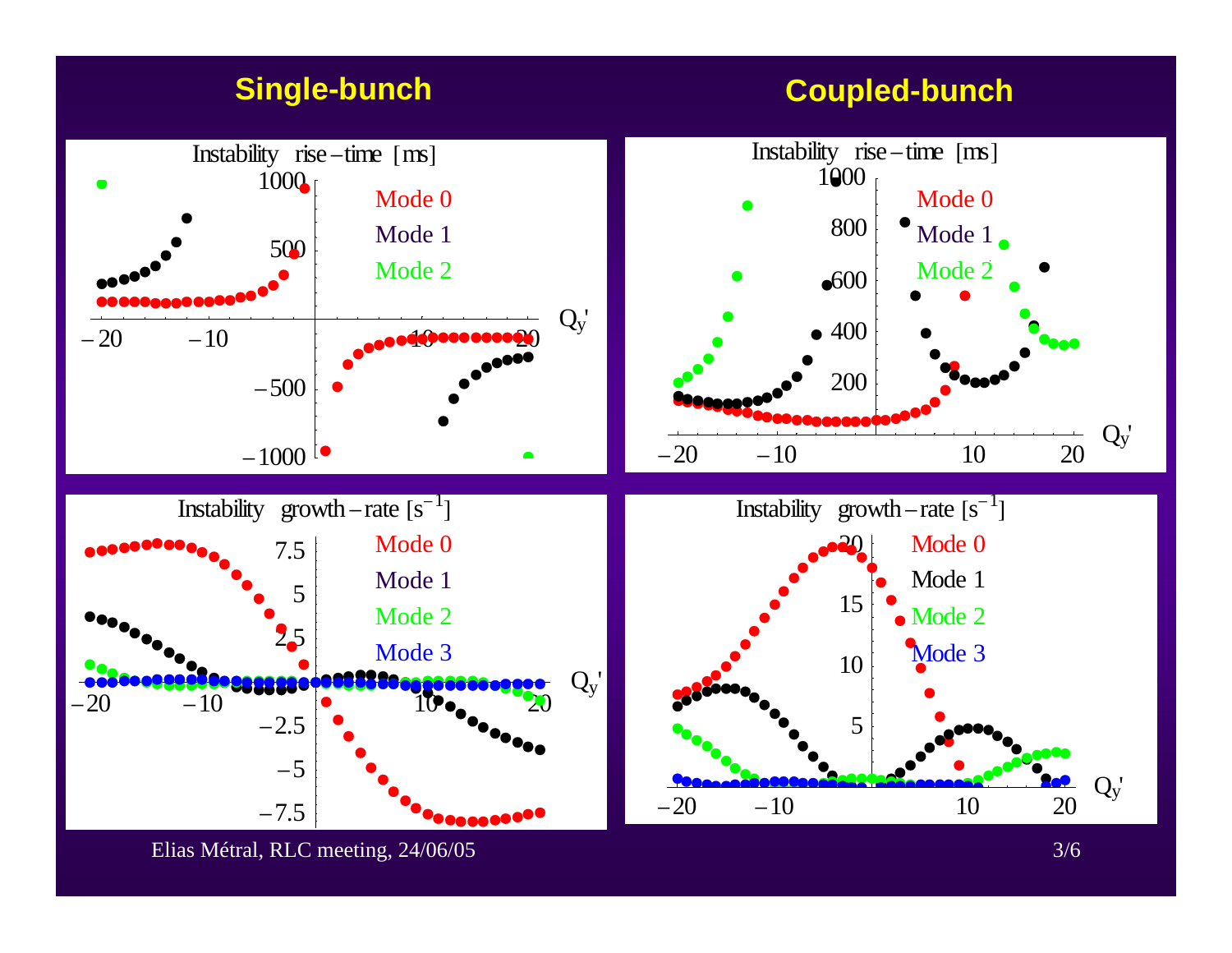### **Coupled-bunch instability growth-rates vs. coupled-bunch mode**  *n*

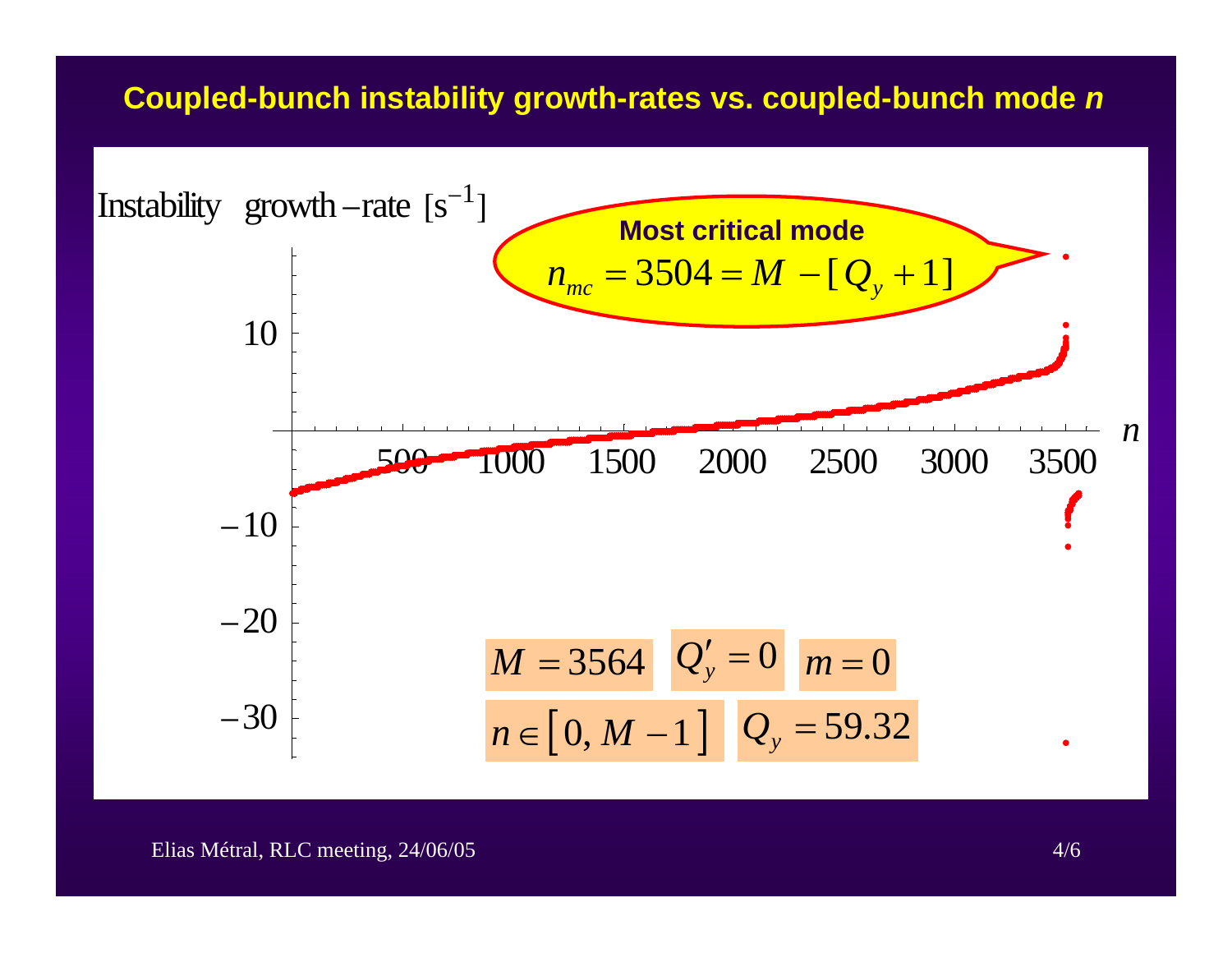## **CONCLUSION (1/2)**

- ♦ **If we could slightly increase the amount of amplitude detuning (by ~ 30%), the beam should be stable even with very large positive chromaticity !**
	- **These results could also perhaps explain qualitatively why in the SPS no unstable head-tail modes are observed up to chromaticities of Q'=30 (as pointed out by FZ during the last RLC meeting) î This could be carefully checked quantitatively**
	- **High chromaticities are also good for the fast instability due to the e- cloud**